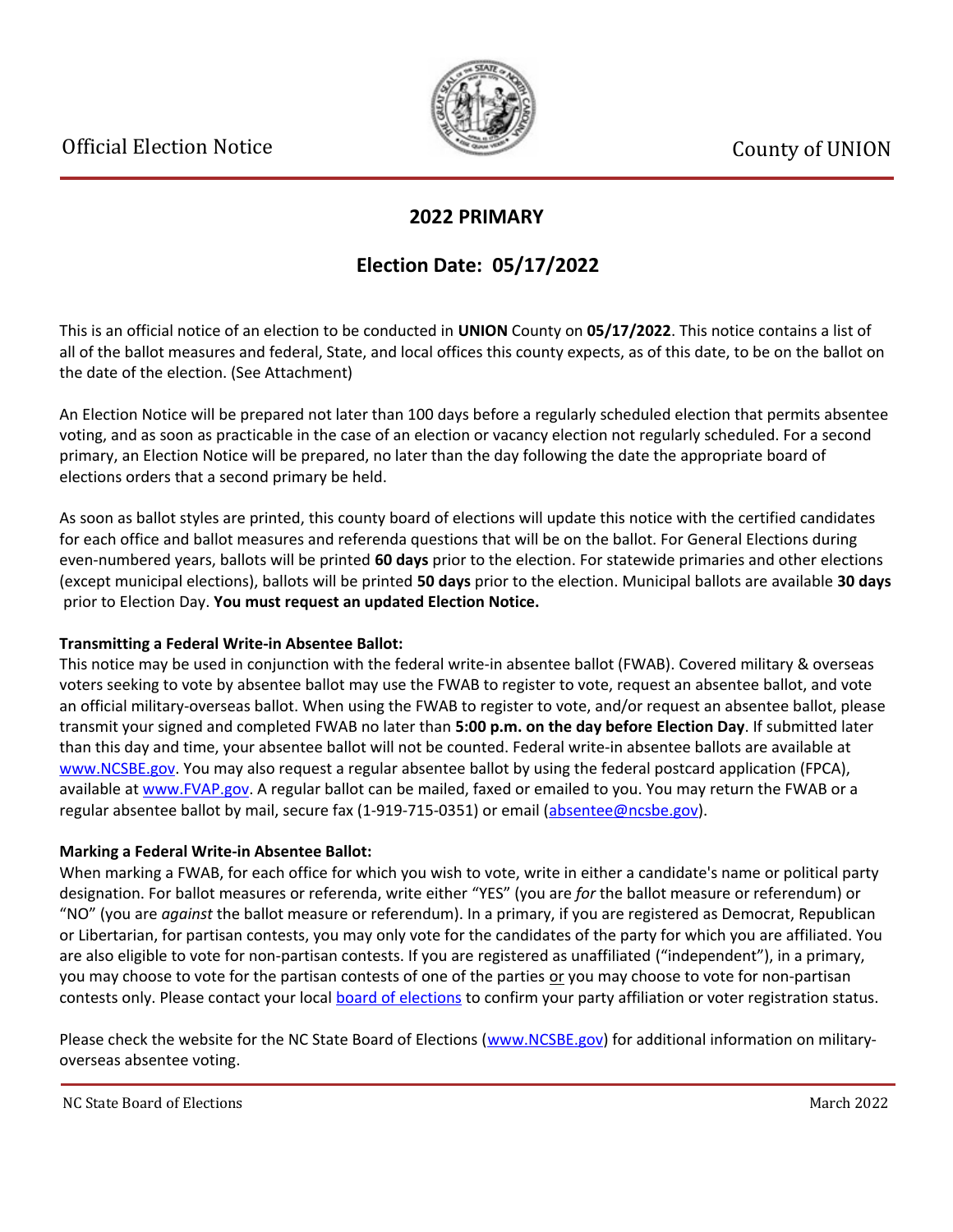# **Election Notice Of Contests and Referenda UNION BOARD OF ELECTIONS (05/17/2022)**

#### **UNION BOARD OF ELECTIONS (05/17/2022)**

|                                          | <b>CANDIDATE NAME</b>                       | <b>NAME ON BALLOT</b>          | <b>PARTY</b> |  |  |
|------------------------------------------|---------------------------------------------|--------------------------------|--------------|--|--|
| <b>US SENATE</b>                         |                                             |                                |              |  |  |
|                                          | <b>JAMES CARR</b>                           | James L. Carr, Jr.             | <b>DEM</b>   |  |  |
|                                          | ROBERT COLON                                | Robert Colon                   | <b>DEM</b>   |  |  |
|                                          | ALYSSIA HAMMOND                             | Alyssia Rose-Katherine Hammond | <b>DEM</b>   |  |  |
|                                          | CONSTANCE JOHNSON                           | Constance (Lov) Johnson        | <b>DEM</b>   |  |  |
|                                          | <b>TOBIAS LAGRONE</b>                       | <b>Tobias LaGrone</b>          | <b>DEM</b>   |  |  |
|                                          | <b>BRENDAN MAGINNIS</b>                     | B. K. Maginnis                 | <b>DEM</b>   |  |  |
|                                          | <b>EVERETTE NEWTON</b>                      | <b>Rett Newton</b>             | <b>DEM</b>   |  |  |
|                                          | <b>MARCUS WILLIAMS</b>                      | Marcus W. Williams             | <b>DEM</b>   |  |  |
|                                          | <b>GREGORY ANTOINE</b>                      | Greg Antoine                   | <b>DEM</b>   |  |  |
|                                          | <b>CHERI BEASLEY</b>                        | Cheri Beasley                  | <b>DEM</b>   |  |  |
|                                          | PATRICE BOOKER                              | <b>Chrelle Booker</b>          | <b>DEM</b>   |  |  |
|                                          | <b>MARJORIE EASTMAN</b>                     | Marjorie K. Eastman            | <b>REP</b>   |  |  |
|                                          | DAVID FLAHERTY                              | David Flaherty                 | <b>REP</b>   |  |  |
|                                          | <b>BENJAMIN GRIFFITHS</b>                   | Benjamin E. Griffiths          | <b>REP</b>   |  |  |
|                                          | <b>KENNETH HARPER</b>                       | Kenneth Harper, Jr.            | <b>REP</b>   |  |  |
|                                          | PATRICK MCCRORY                             | Pat McCrory                    | <b>REP</b>   |  |  |
|                                          | <b>CHARLES MOSS</b>                         | <b>Charles Kenneth Moss</b>    | <b>REP</b>   |  |  |
|                                          | LICHIA SIBHATU                              | Lichia Sibhatu                 | <b>REP</b>   |  |  |
|                                          | DEBORA TSHIOVO                              | Debora Tshiovo                 | <b>REP</b>   |  |  |
|                                          | <b>BRADLEY WALKER</b>                       | Mark Walker                    | <b>REP</b>   |  |  |
|                                          | <b>JENNIFER BANWART</b>                     | Jen Banwart                    | <b>REP</b>   |  |  |
|                                          | <b>LEE BRIAN</b>                            | Ms. Lee A. Brian               | <b>REP</b>   |  |  |
|                                          | <b>LEONARD BRYANT</b>                       | Leonard L. Bryant              | <b>REP</b>   |  |  |
|                                          | THEODORE BUDD                               | <b>Ted Budd</b>                | <b>REP</b>   |  |  |
|                                          | ANDREW BULECZA                              | Drew Bulecza                   | <b>REP</b>   |  |  |
| <b>SEAT 05</b>                           | <b>NC SUPREME COURT ASSOCIATE JUSTICE</b>   |                                |              |  |  |
|                                          | <b>VICTORIA PRINCE</b>                      | Victoria E. Prince             | <b>REP</b>   |  |  |
|                                          | <b>APRIL WOOD</b>                           | April C. Wood                  | <b>REP</b>   |  |  |
|                                          | <b>CURTIS ALLEN</b>                         | <b>Trey Allen</b>              | <b>REP</b>   |  |  |
| <b>NC COURT OF APPEALS JUDGE SEAT 09</b> |                                             |                                |              |  |  |
|                                          | ELIZABETH FRESHWATER SMITH                  | <b>Beth Freshwater Smith</b>   | <b>REP</b>   |  |  |
|                                          | DONNA STROUD                                | Donna Stroud                   | <b>REP</b>   |  |  |
|                                          | <b>NC COURT OF APPEALS JUDGE SEAT 11</b>    |                                |              |  |  |
|                                          | MICHAEL STADING                             | Michael J. Stading             | <b>REP</b>   |  |  |
|                                          | <b>CHARLTON ALLEN</b>                       | Charlton L. Allen              | <b>REP</b>   |  |  |
| 055                                      | <b>NC HOUSE OF REPRESENTATIVES DISTRICT</b> |                                |              |  |  |
|                                          | <b>BRANDON SMITH</b>                        | <b>Brandon Smith</b>           | <b>REP</b>   |  |  |
|                                          | MARK BRODY                                  | Mark Brody                     | <b>REP</b>   |  |  |
| <b>COMMISSIONERS</b>                     | <b>UNION COUNTY BOARD OF</b>                |                                |              |  |  |
|                                          | <b>EDWIN ELAM</b>                           | Edwin Elam                     | <b>REP</b>   |  |  |
|                                          | <b>STEVEN ENGEL</b>                         | Steven Engel                   | <b>REP</b>   |  |  |
|                                          |                                             |                                |              |  |  |